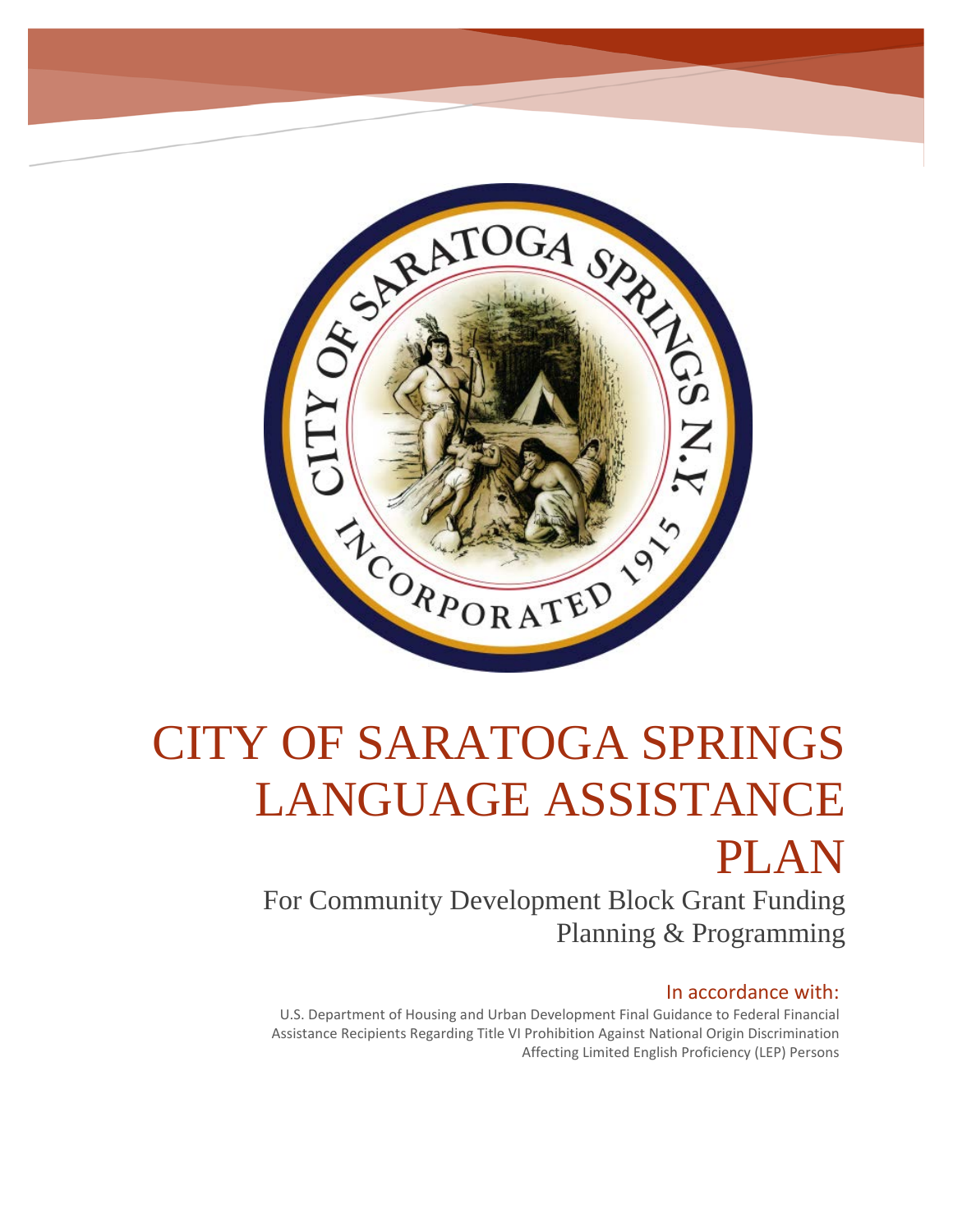# **Background**

The City of Saratoga Springs is committed to quality, inclusive Community Development Block Grant (CDBG) planning and programming that involves all residents of the City who wish to participate or utilize CDBG funded services, including those who do not speak English as their primary language and who have a limited ability to speak, read, write, or understand English.

According to the U.S. Department of Housing and Urban Development's (HUD) Final Guidance to Federal Financial Assistance Recipients Regarding Title VI Prohibition Against National Origin Discrimination Affecting Limited English Proficiency (LEP) Persons, "Title VI and its implementing regulations require that recipients take responsible steps to ensure meaningful access by LEP persons. This guidance provides an analytical framework that recipients may use to determine how best to comply with statutory and regulatory obligations to provide meaningful access to the benefits, services, information, and other important portions of their programs and activities for individuals who are [LEP]." LEP requirements extend to all CDBG programs and activities.

# **Analysis**

HUD recommends a specific Four Factor method of analysis by an agency receiving federal funds. After conducting the analysis, the agency will be in a better position to both determine the extent of proactive language-assistance measures required and target resources appropriately. While designed to be a flexible and fact-dependent standard, the starting point is an individualized assessment that balances the following four factors:

#### **1. The number or proportion of LEP persons eligible to be served or likely to be encountered by the program or grantee.**

In adherence with direct guidance from the HUD Buffalo Field Office, the City of Saratoga Springs has examined 2018 5-year estimate data from the American Community Survey (ACS) Demographics and Housing Estimates (Table DP05), which outlines the racial make-up of the City's population as opposed to ACS Table B16004, Age by Language Spoken at Home By Ability to Speak English For the Population 5 Years and Over, as is used by many CDBG

Entitlement Communities. HUD Buffalo Field Office guidance indicated that the "speaks English less than well category", may not be a true representation of LEP community needs. The Buffalo Field Office suggests that many people do not self-identify as such for fears of stigmatizing; discrimination or isolation.

Of the City's 27,772 total population, 1,026 (3.7%) identify as Asian, and 891 identify as Hispanic (3.2%). Table 1 shows further breakdown of these populations.

The HUD "Specific Safe Harbor Guidance" provision states that "HUD would expect translations of vital documents to be provided when the eligible LEP population in the market area or the current beneficiaries exceeds 1,000 persons or if it exceeds 5 percent of **Table 1** 

| <b>ACS Demographics and Housing Estimates</b><br><b>(Table DP05) 2018</b> |        |      |
|---------------------------------------------------------------------------|--------|------|
| <b>Total Population</b>                                                   | 27,772 | 100% |
| Asian                                                                     | 1,026  | 3.7% |
| Asian Indian                                                              | 399    | 1.2% |
| Chinese                                                                   | 337    | 1.2% |
| Korean                                                                    | 124    | 0.4% |
| Vietnamese                                                                | 75     | 0.3% |
| Japanese                                                                  | 27     | 0.1% |
| Filipino                                                                  | 15     | 0.1% |
| Other Asian                                                               | 49     | 0.2% |
| <b>Hispanic or Latino</b>                                                 | 891    | 3.2% |
| Mexican                                                                   | 346    | 1.2% |
| Puerto Rican                                                              | 217    | 0.8% |
| Cuban                                                                     | 9      | 0.0% |
| Other Hispanic or Latino                                                  | 319    | 1.1% |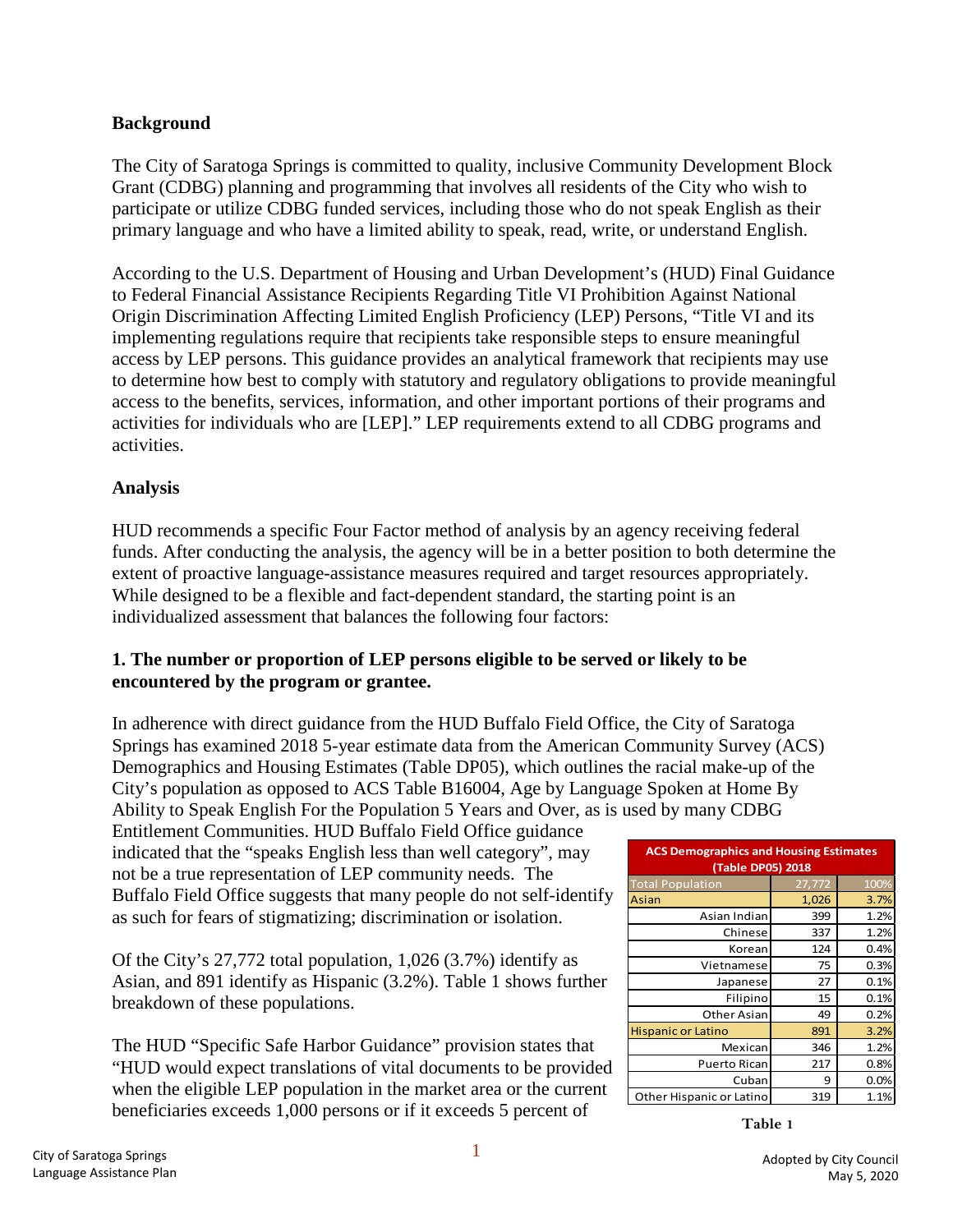the eligible population or beneficiaries along with more than 50 persons." As shown on Table 1, though the Asian population is slightly above the 1,000 persons threshold, no specific language group therein meets any of the aforementioned thresholds. The City's Hispanic population does not reach these thresholds either.

### **2. The frequency with which LEP persons come in contact with the City's CDBG programs, activities, and services.**

To date, the City's Community Development Department has not come in contact with LEP persons under the context of CDBG activities, and no requests for language-assistance related to CDBG activities have been made of the Department by LEP individuals.

However, a small number of community non-profit partners who are frequent sub-grantees of the City's CDBG Entitlement Funding do regularly serve LEP persons. These community partners have made appropriate accommodations to serve these individuals and notify them about availability of services.

## **3. The nature and importance of services provided by the City of Saratoga Springs to the LEP population.**

The CDBG Program in the City of Saratoga Springs provides for several different types of programming designed to assist and improve the lives of low-moderate income residents. Programs range from funding for single family housing repair to support of case managers at shelters. Typically the programs funded by CDBG require an application process and are generally not emergencies, though certain programs can fill urgent needs such as a roof repair or furnace replacement. While the CDBG program is important, delay of access to services would not be life threatening to LEP persons. Affording the sub-grantee a reasonable amount of time to secure an interpreter or have documents translated would not render a person ineligible for a program or cause a program to be inaccessible to a person struggling with English. Sub-grantees who experience regular contact with LEP persons have designed their outreach and programming to accommodate these needs.

# **4. The resources available to the City of Saratoga Springs, and overall costs to provide LEP assistance.**

Although the City of Saratoga Springs serves a very limited number of LEP persons under the CDBG Entitlement Program, the City is committed to removing as many barriers to information access as feasible. As no requests for an interpreter have been made in the previous five years, it would be unnecessary for the county to employ an interpreter. Likewise, the lack of requests for document translation would render premature translation of documents that will likely need frequent updating superfluous as well. Rather it is most logical to compile a resource list of interpreters and document translation services and to collaborate with existing agencies within the region to provide these services as needed.